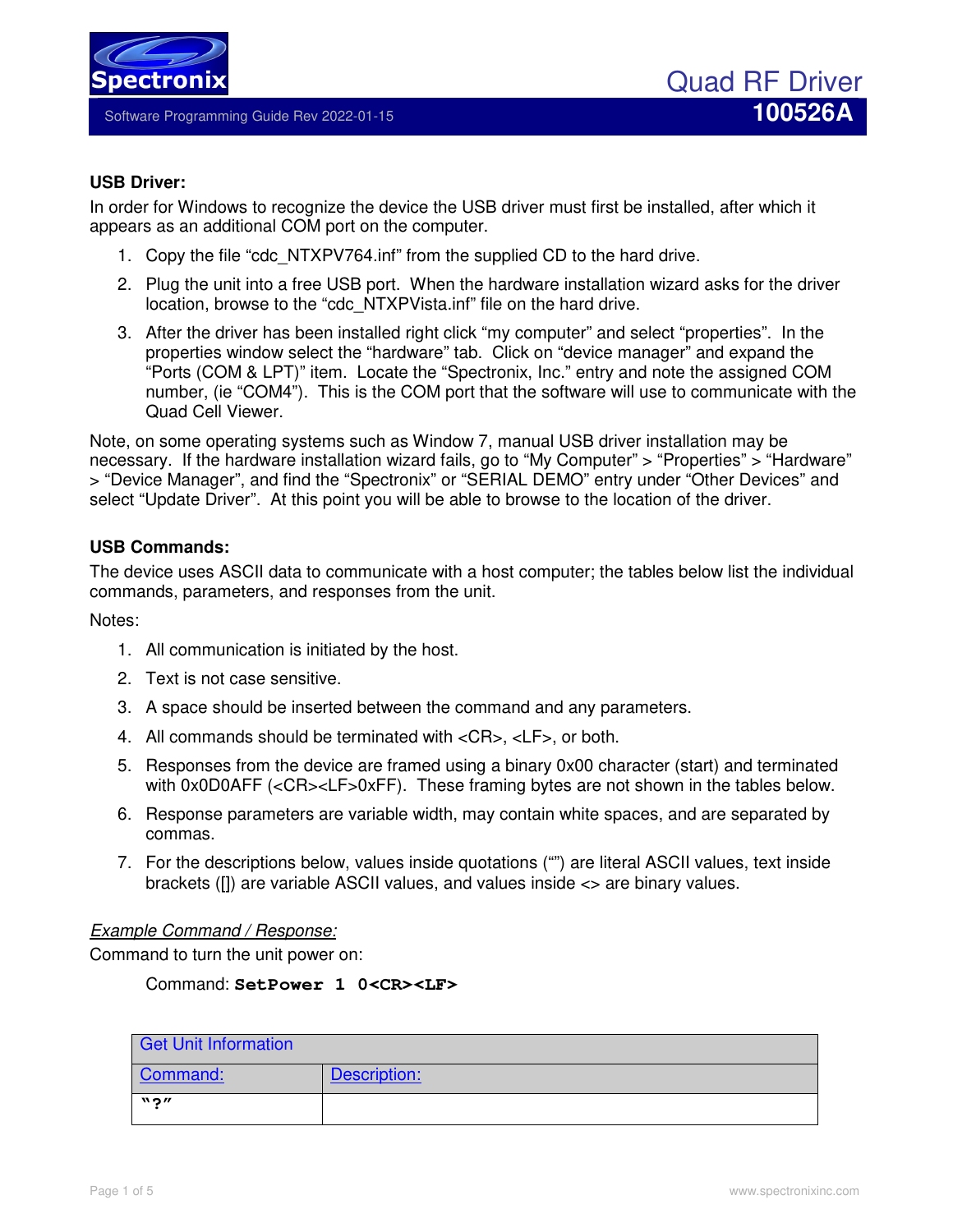

| Response:                   | Description:            |
|-----------------------------|-------------------------|
| $\mathbf{N}$ 2 $\mathbf{W}$ | Echo command            |
| "100526A"                   | Unit name (fixed)       |
| $[\text{major}.minor]$      | <b>Firmware version</b> |
| Notes:                      |                         |

| <b>Get operating status</b> |                                                                |
|-----------------------------|----------------------------------------------------------------|
| Command:                    | Description:                                                   |
| "status"                    |                                                                |
| Response:                   | Description:                                                   |
| "status"                    | Echo command                                                   |
| [unit power]                | Per the SetPower command                                       |
| [Temperature]               | Unit temperature ADC Val                                       |
| [op mode]                   | Per the SetMode command                                        |
| [reference]                 | Per the SetRef command                                         |
| [source]                    | Per the SetSource command                                      |
| $[RF \text{ on}]$           | Per the RFOn command                                           |
| [Chan# TSSI]                | Chan <sup>[0:3]</sup> TSSI ADC Val                             |
| [Chan# Freq]                | Chan <sup>[0:3]</sup> actual frequency (KHz)                   |
| [Chan# Phase]               | Chan[0:3] phase $(°)$ – ignore if not supported by mode        |
| [Chan# amp]                 | Chan <sup>[0:3]</sup> synthesizer amplitude per SetAmp command |
| [Chan# gain]                | Chan <sup>[0:3]</sup> RF gain per SetGain command              |
| Notes:                      |                                                                |

| Turns the unit power on/off                                                                                                                                                                          |                   |
|------------------------------------------------------------------------------------------------------------------------------------------------------------------------------------------------------|-------------------|
| Command:                                                                                                                                                                                             | Description:      |
| "SetPower"                                                                                                                                                                                           |                   |
| [state]                                                                                                                                                                                              | $0=$ off, $1=$ on |
| Response:                                                                                                                                                                                            | Description:      |
|                                                                                                                                                                                                      |                   |
| Notes: If the there is no AC supply the unit will remain off. If the AC supply is removed while the<br>unit is running, the power will be latched off and the SetPower command will need to be sent. |                   |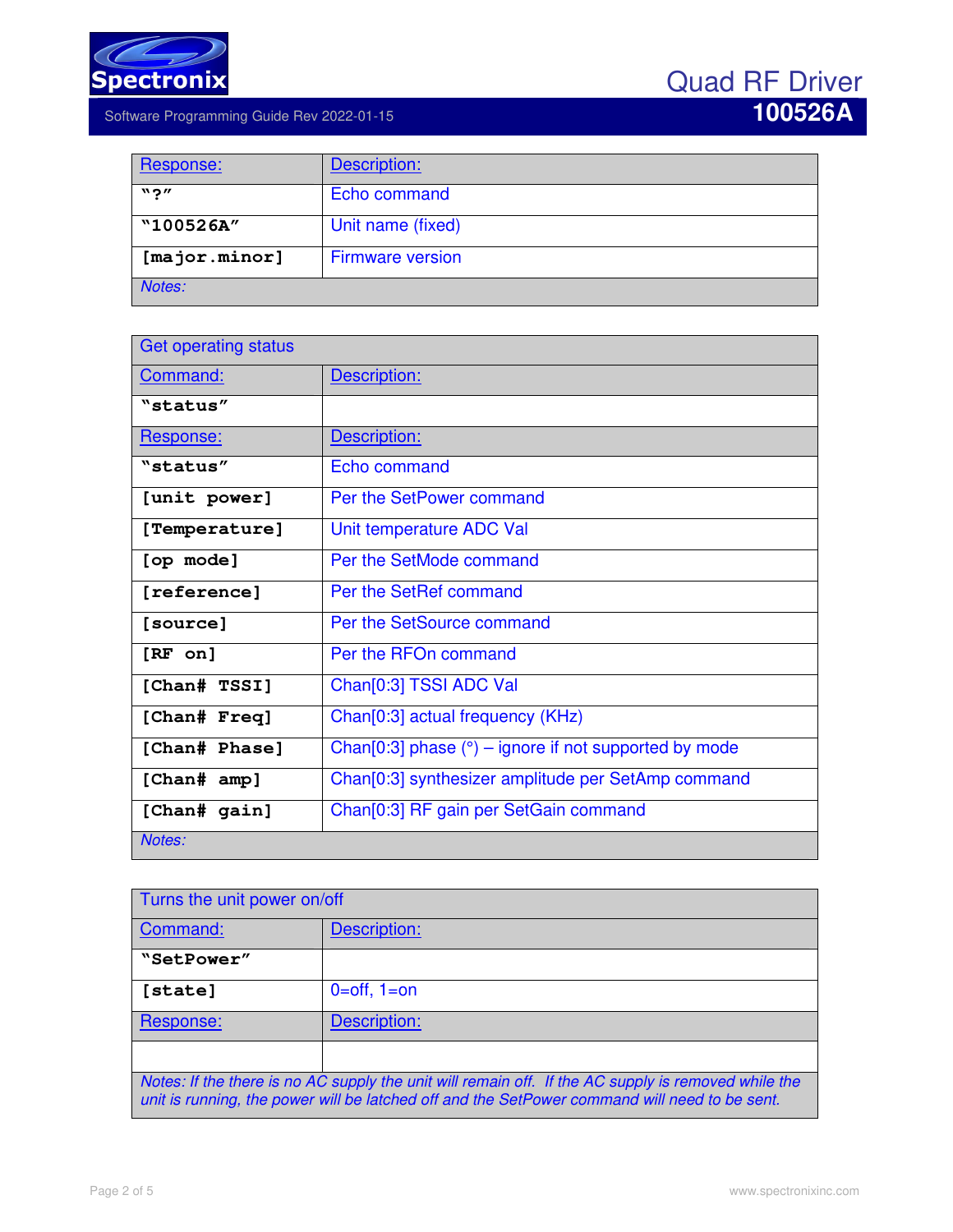

| Set the operating mode |                                                                             |
|------------------------|-----------------------------------------------------------------------------|
| Command:               | Description:                                                                |
| "SetMode"              |                                                                             |
| [mode]                 | $W =$ wideband (no phase adjust), $I =$ integer-N mode with phase<br>adjust |
| Response:              | Description:                                                                |
|                        |                                                                             |
|                        |                                                                             |

| Turn the RF on/off |                   |
|--------------------|-------------------|
| Command:           | Description:      |
| "RFOn"             |                   |
| [state]            | $0=$ off, $1=$ on |
| Response:          | Description:      |
|                    |                   |
| Notes:             |                   |

| Set the output RF amplitude / channel gain in 0.5dB steps                                                          |                           |
|--------------------------------------------------------------------------------------------------------------------|---------------------------|
| Command:                                                                                                           | Description:              |
| "SetGain"                                                                                                          |                           |
| [channel no]                                                                                                       | 0:3                       |
| [gain]                                                                                                             | 0:63 (each step is 0.5dB) |
| Response:                                                                                                          | Description:              |
|                                                                                                                    |                           |
| Notes: This is a relative setting and not calibrated. The value effects both the internal and<br>external sources. |                           |

| Set the synthesizer RF amplitude in 3dB steps |                                                       |
|-----------------------------------------------|-------------------------------------------------------|
| Command:                                      | Description:                                          |
| "SetAmp"                                      |                                                       |
| [channel no]                                  | 0:3                                                   |
| [amplitude]                                   | $0 = -4d$ Bm, $1 = -1dB$ , $2 = +2d$ Bm, $3 = +5d$ Bm |
| Response:                                     | Description:                                          |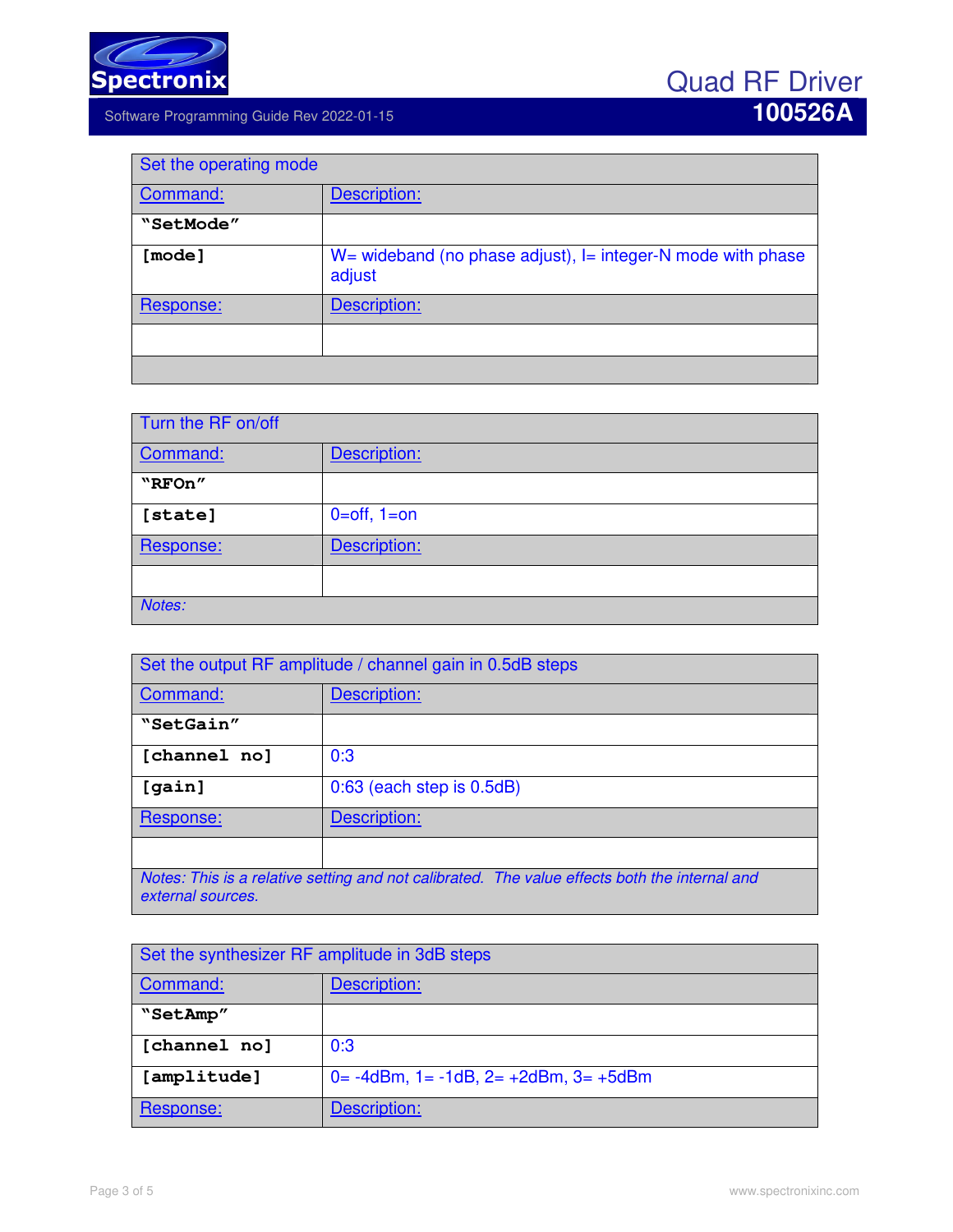

*Notes: This should be normally kept at +5dBm, but can be reduced as needed for small signals. It is recommended to use the SetGain command to set the output amplitude.* 

| Set the 10MHz reference source |                          |
|--------------------------------|--------------------------|
| Command:                       | Description:             |
| "SetRef"                       |                          |
| [reference]                    | I= internal, E= external |
| Response:                      | Description:             |
|                                |                          |
| Notes:                         |                          |

| Set the RF input source |                              |
|-------------------------|------------------------------|
| Command:                | Description:                 |
| "SetSource"             |                              |
| [source]                | $I=$ internal, $E=$ external |
| Response:               | Description:                 |
|                         |                              |
| Notes:                  |                              |

| Set the RF synthesizer frequency |                                                                                                 |
|----------------------------------|-------------------------------------------------------------------------------------------------|
| Command:                         | Description:                                                                                    |
| "SetFreq"                        |                                                                                                 |
| [channel no]                     | 0:3                                                                                             |
| [frequency]                      | Frequency in KHz (integer depending on the mode)                                                |
| Response:                        | Description:                                                                                    |
|                                  |                                                                                                 |
| the mode.                        | Notes: The synthesizer will be tuned to the closest frequency. The tuning resolution depends on |

| Set the RF synthesizer frequency |              |
|----------------------------------|--------------|
| Command:                         | Description: |
| "SetPhase"                       |              |